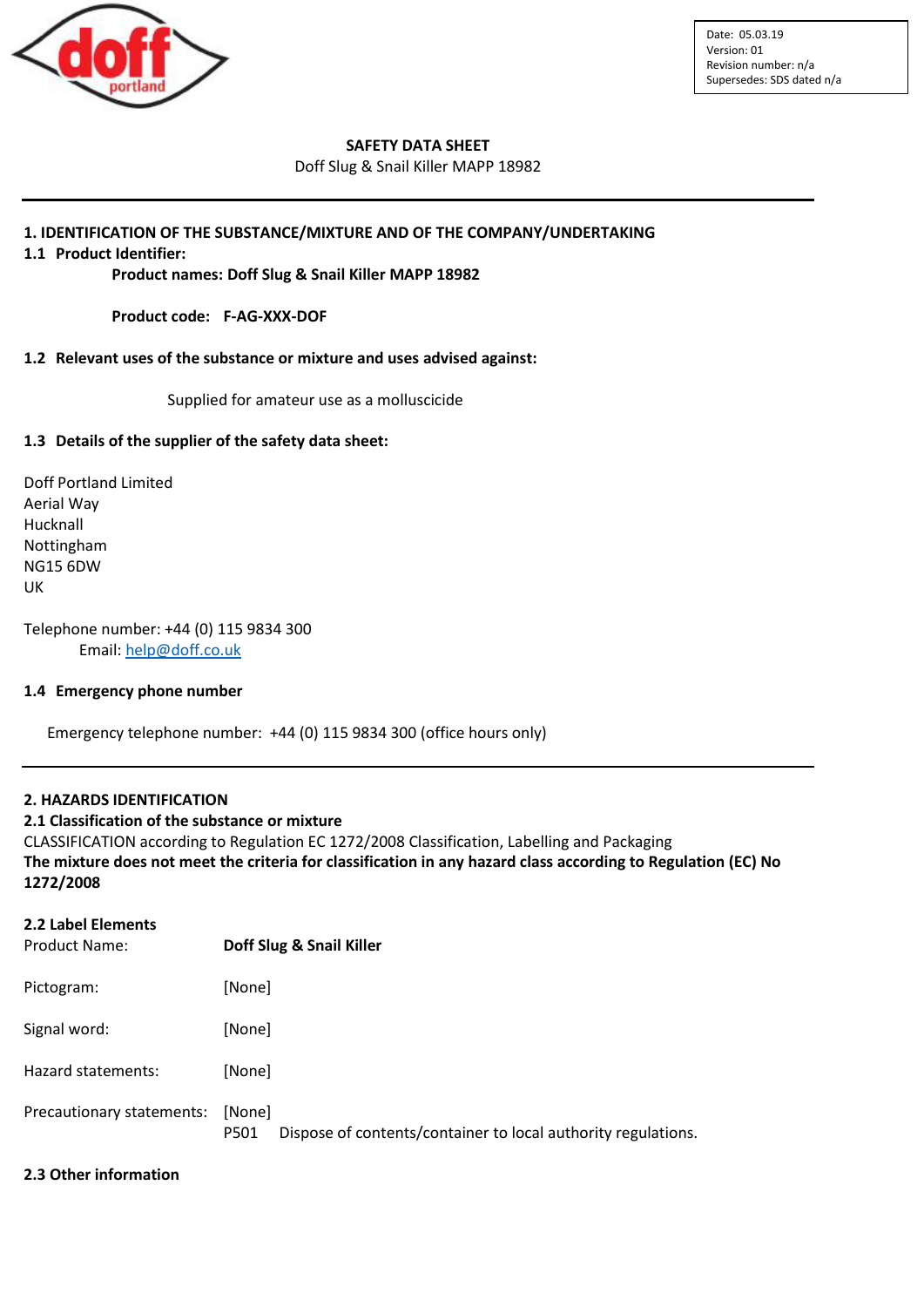

**EUH401 To avoid risks to human health and the environment, comply with the instructions for use.**

# **3. COMPOSITION/INFORMATION ON INGREDIENTS**

**3.2 Mixtures**

| Name:               | CAS/EC No.  | <b>Index</b>            | Pictogram(s) | H-phrase(s)  | <b>Concentrations</b> |
|---------------------|-------------|-------------------------|--------------|--------------|-----------------------|
|                     |             | No./REACh               | according to | according to | [% w/w]               |
|                     |             | <b>Registration No.</b> | 1272/2008:   | 1272/2008:   |                       |
| iron orthophosphate | 14567-75-0/ | 01-2119906336-          | None         | None         | $0.97 -$              |
| dihydrate           | 233-149-7   | 41                      |              |              | 1.25%w/w              |
|                     |             |                         |              | Substance    |                       |
|                     |             |                         |              | with         |                       |
|                     |             |                         |              | Workplace    |                       |
|                     |             |                         |              | Exposure     |                       |
|                     |             |                         |              | Limit        |                       |

The full hazard information for individual components if not displayed in section 2 or 3 are displayed in Section 16.

# **4.0. FIRST AID MEASURES**

# **4.1 Description of first aid measures**

## **4.1.1 Inhalation**

If symptoms arise remove from source of exposure to fresh air; seek medical attention if symptoms persist or develop

## **4.1.2 Skin & Eye exposure**

IF ON SKIN: Wash with plenty of soap and water. Remove contaminated clothing and shoes. If skin irritation or rash occurs: Get medical advice/attention.

IF IN EYES: Rinse cautiously with water for several minutes. Remove contact lenses, if present and easy to do. Continue rinsing. Consult an eye specialist.

## **4.1.3 Ingestion**

IF SWALLOWED: Immediately call a POISON CENTER or doctor. Never give anything by mouth to an unconscious person.

# **4.2 Most important symptoms and effects, both acute and delayed**

None reported.

**See SECTION 11 for more detailed information on health effects and symptoms.**

# **4.3 Indications of any immediate medical attention and special treatment needed**

# **Notes to physician**

No specific treatment. Treat symptomatically.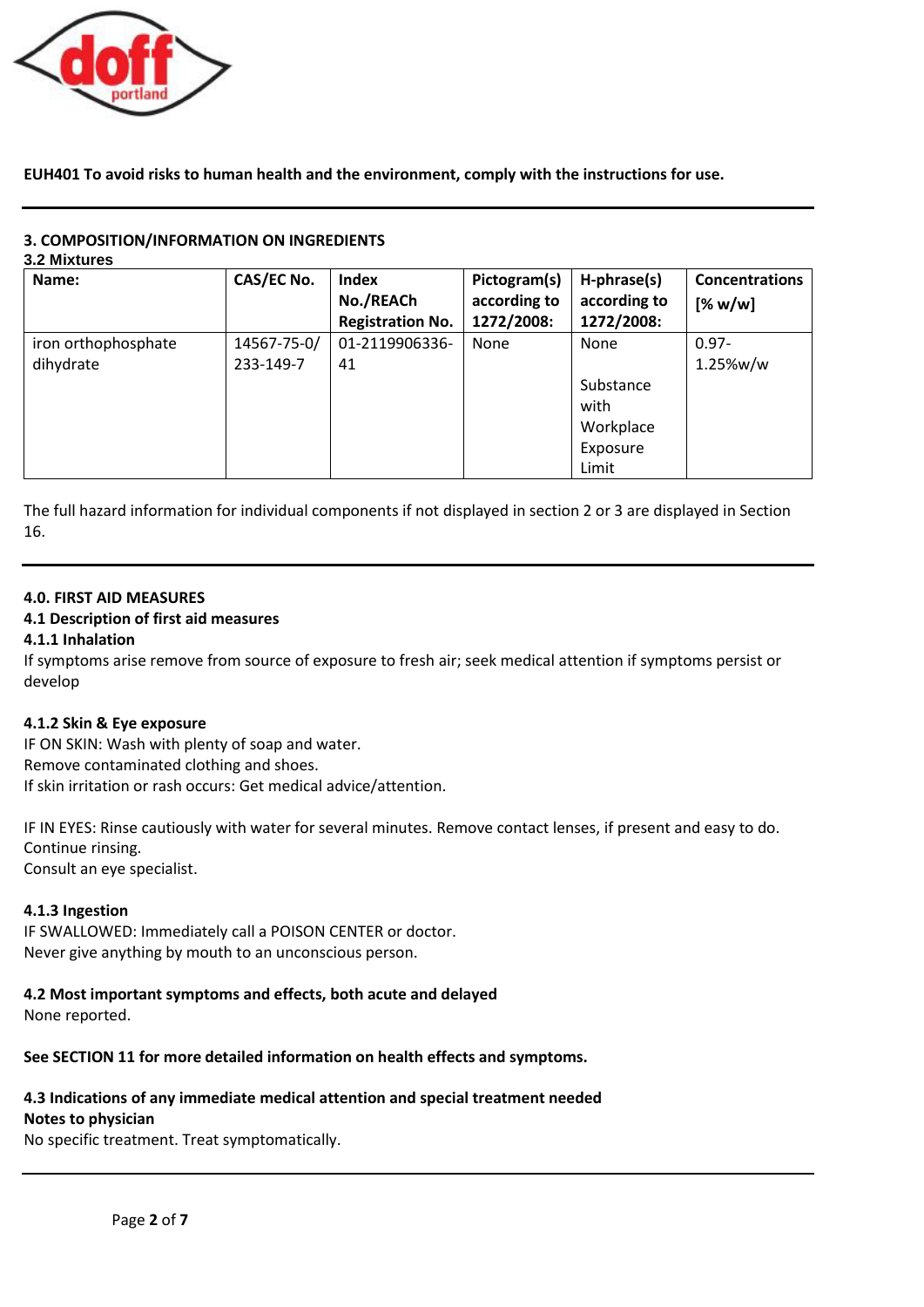

#### **5. FIRE-FIGHTING MEASURES 5.1 Extinguishing media**

**Suitable** Suitable extinguishing media: Water spray Dry chemical powder Alcohol resistant foam Carbon dioxide (CO<sup>2</sup>). Unsuitable extinguishing media: Jet of water.

# **5.2 Special hazards arising from the substance or mixture**

Fire hazard: Combustion or thermal decomposition may generate toxic vapours: chlorine compounds, nitrogen oxides, carbon monoxide, hydrocarbons.

# **5.3 Advice for firefighters**

# **Firefighting instructions:**

Exercise caution when fighting any chemical fire.

Fight fire from safe distance and protected location.

Do not breathe fumes

Cool closed containers exposed to fire with water spray

If possible, take the containers out of dangerous zone.

Contain fire-fighting water with dikes or absorbents to prevent migration and entry into sewers or streams.

# **Protection during firefighting:**

Wear suitable protective clothing, gloves, eye/face protection and respiratory protection Wear a self-contained breathing apparatus.

# **6. ACCIDENTAL RELEASE MEASURES**

# **6.1 Personal precautions, protective equipment and emergency procedures**

Protective equipment: Wear suitable protective clothing, gloves and eye or face protection.

Emergency procedures: Evacuate area.

Ensure adequate ventilation.

Avoid direct contact with the substance.

Contain any spills with dikes or absorbents to prevent migration and entry into sewers or streams.

# **6.2 Environmental Precautions**

Do not allow to enter storm drains or water courses. If this product enters a water course or a sewer (including via contaminated soil & vegetation) in large quantities contact local water authority and inform the Environment Agency

# **6.3 Methods and material for containment and cleaning up**

Absorb spillage onto inert material such as sand or Fuller's earth and transfer to a suitably-labelled container. Contact specialist waste disposal contractor.

# **6.4 Reference to other sections**

**Note: see SECTION 1 for emergency contact information, SECTION 8 for personal protection and section 13 for waste disposal.**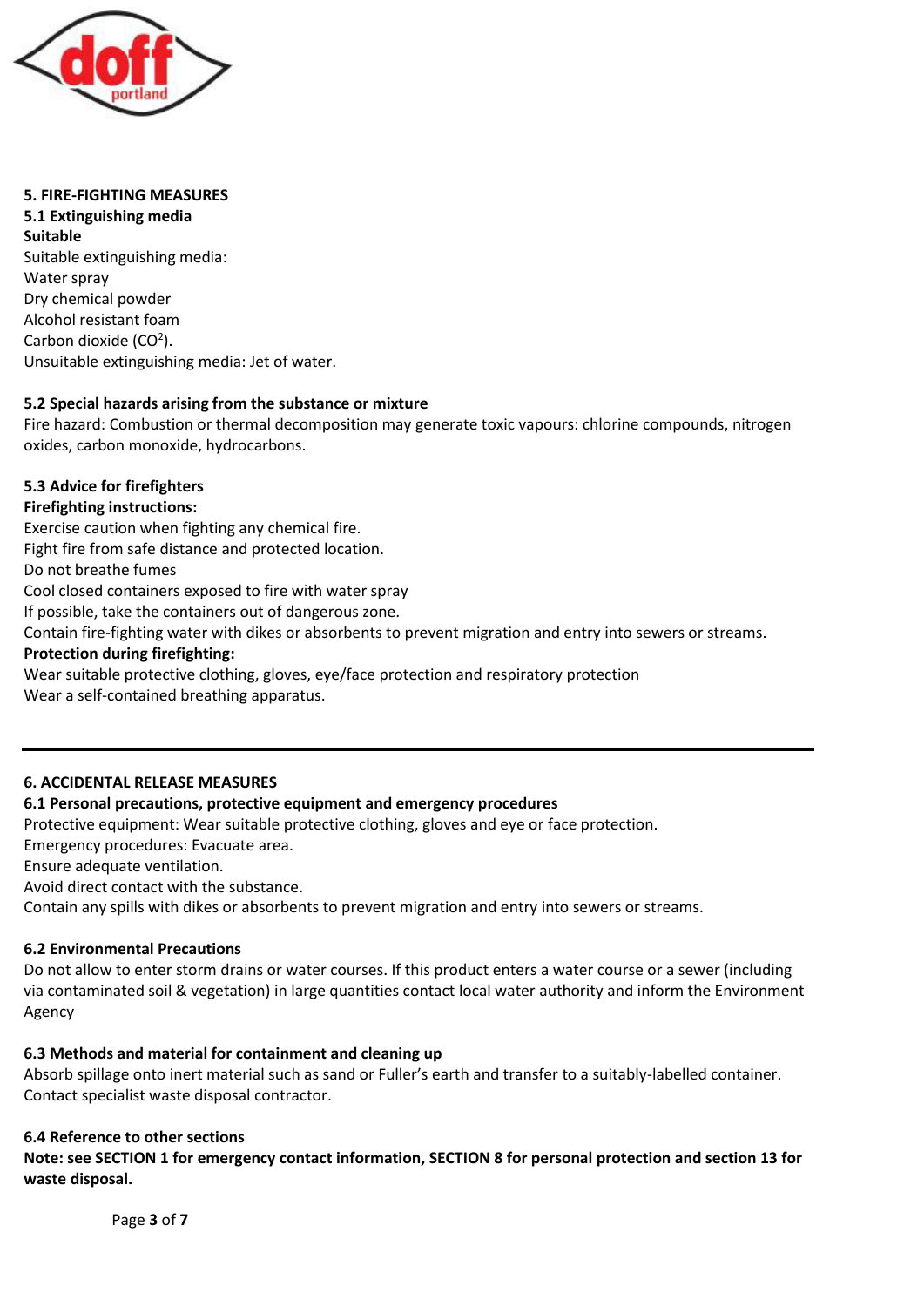

# **7. Handling and storage**

## **7.1 Precaution for safe handling**

Avoid contact with skin and eyes. Wash Hands thoroughly after handling Do not eat, drink or smoke when using this product

# **7.2 Conditions for safe storage, including any incompatibilities**

Store in a cool dry atmosphere, in original labelled containers. Refer to manufacturer for maximum safe stacking height.

# **7.3 Specific end use(s)**

Supplied for amateur use as a mollusicicde

# **8.Exposure controls/personal protection**

# **8.1 Control Parameters**

Workplace exposure Limits as defined by UK HSE in document EH40/2005 where available:

| <b>Substance</b>   | <b>CAS</b> | <b>Workplace Exposure Limit</b>                               |   |                                                                 | <b>Comments</b> |                                                                                                                                                              |
|--------------------|------------|---------------------------------------------------------------|---|-----------------------------------------------------------------|-----------------|--------------------------------------------------------------------------------------------------------------------------------------------------------------|
|                    | number     | Long-term<br>exposure limit<br>(8-hr TWA<br>reference period) |   | Short-term<br>exposure limit<br>(15 minute<br>reference period) |                 | The Carc, Sen and<br>Sk notations are<br>not exhaustive.<br><b>Notations have</b><br>been applied to the<br>substances<br>identified in IOELV<br>Directives* |
| Iron salts (as Fe) |            |                                                               | 5 |                                                                 | 10              |                                                                                                                                                              |

\*IOELV – Indicative Occupational Exposure Limit Values (IOLEV).

## **8.2 Exposure controls**

Appropriate engineering controls: Emergency eye wash fountains and safety showers should be available in the immediate vicinity of any potential exposure.

Hand protection: Operators must ware suitable protective gloves when handling the product or applying by hand-held equipment.

Skin and body protection: Engineering controls may replace personal protective equipment if a COSHH assessment shows that they provide an equal or higher standard of protection.

Hygiene measures: Do not eat, drink or smoke while handling the product. Clean gloves with soap and water before removing. Wash hands and face with soap and water before eating, drinking or smoking. Clean equipment, premises and work clothes regularly. Work clothing should remain on the work area and stored separately from street clothes.

Environmental exposure controls: Discharge into the environment must be avoided. Do not contaminate surface and groundwater.

## **9. PHYSICAL AND CHEMICAL PROPERTIES**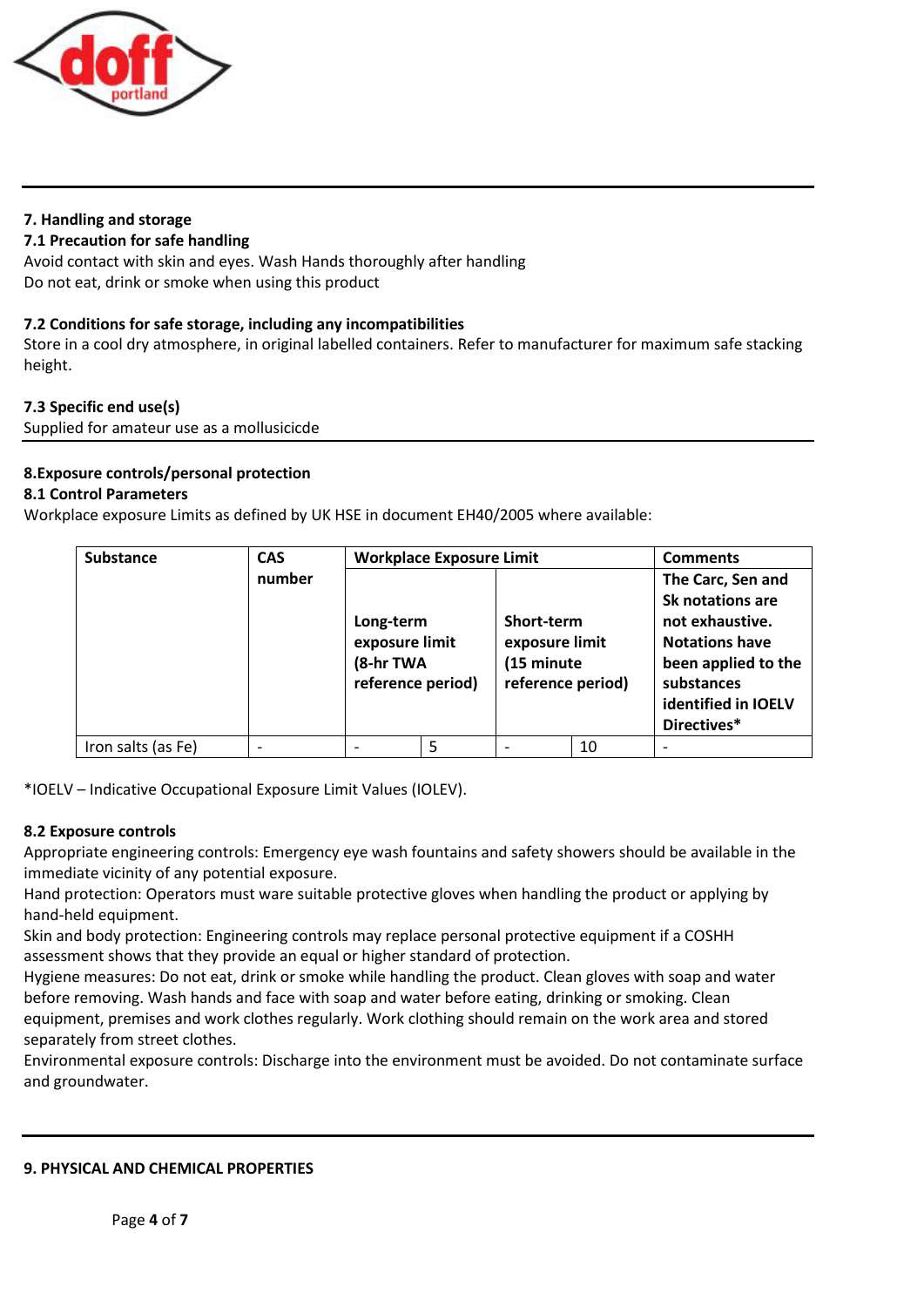

## **9.1 Information on basic physical and chemical properties**

Physical state: solid Colour: blue Odour: almost odourless Flammability (solid, gas): not flammable Density:  $0.68$  g/cm<sup>3</sup> Solubility: Nearly insoluble. Explosive properties: No explosive properties. Oxidising properties: No oxidising properties. **9.2 Other Information**

No other relevant information available.

## **10. STABILITY AND REACTIVITY**

**10.1 Reactivity** No additional information available

## **10.2 Chemical stability**

No additional information available

**10.3 Possibility of hazardous reactions** No additional information available

# **10.4 Conditions to avoid**

None

**10.5 Incompatible materials** No additional information available

## **10.6 Hazardous decomposition products**

No additional information available

# **11. TOXICOLOGICAL INFORMATION**

**11.1 Information on toxicological effects**

Acute toxicity: Not classified LD50 oral rat: > 5000 mg/kg LD50 dermal rat: > 5000 mg/kg Irritation: Not classified Corrosivity: Not classified Sensitisation: Not classified Repeated dose toxicity: Not classified Carcinogenicity: Not classified Mutagenicity: Not classified Toxicity for reproduction: Not classified

## **12. ECOLOGICAL INFORMATION**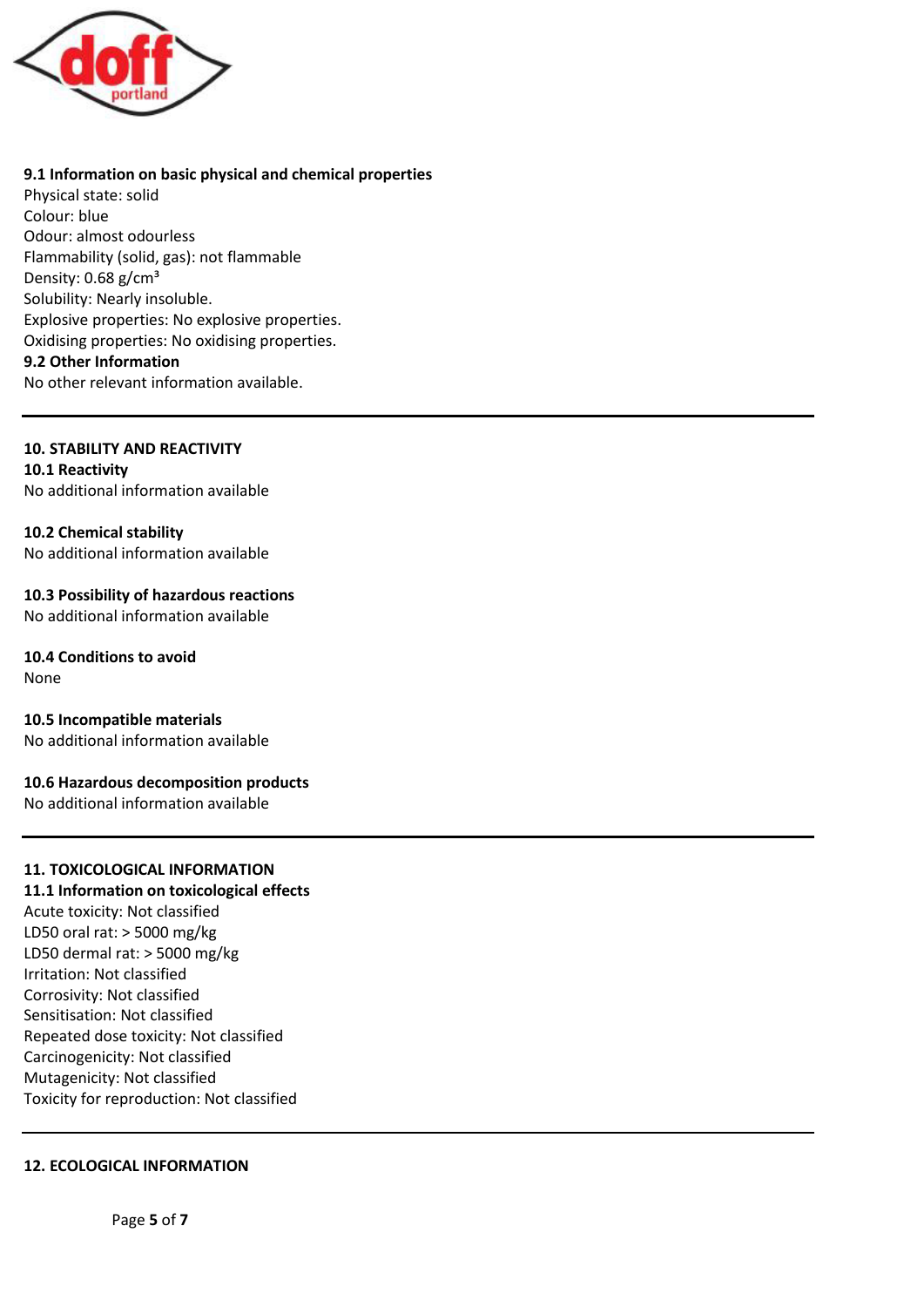

## **12.1 Toxicity**

#### **Ecotoxicity values: Ferric phosphate (Taken from EFSA Conclusion 2015)**

LC50 fish (Oncorhynchus mykiss): > 17 mg/l OECD 203 LC50 other aquatic organisms (scenedesmus subcapitata): > 49 mg/l OECD 201 EC50 Daphnia: > 19 mg/l OECD 202

# **12.2 Persistence and degradability**

No additional information available

**12.3 Bioaccumulative potential** No additional information available

**12.4 Mobility in soil** No additional information available

# **12.5 Results of PBT and vPvB assessment**

No additional information available.

## **12.6 Other adverse effects**

Do not allow uncontrolled leakage of product into the environment.

**13.DISPOSAL CONSIDERATIONS 13.1 Waste Treatment Methods Methods of disposal:**

The generation of waste should be avoided or minimized wherever possible.

Empty containers or liners may retain some product residues.

This material and its container must be disposed of in a safe way.

Dispose of surplus and non-recyclable products via a licensed waste disposal contractor.

Disposal of this product, solutions and any by-products should at all times comply with the requirements of environmental protection and waste disposal legislation and any regional local authority requirements. Avoid dispersal of spilled material and runoff and contact with soil, waterways, drains and sewers.

**Hazardous waste:**

The classification of the product may meet the criteria for a hazardous waste

## **14. TRANSPORT INFORMATION**

- 14.1 UN number: Not applicable
- **14.2 UN proper shipping name:** Not applicable
- **14.3 Transport hazard:** Not applicable
- **14.4 Packing group:** Not applicable
- **14.5 Environmental hazards:** Product is not classified as harmful to the environment.
- **14.6 Special precautions for user:** No information available

# **14.7 Transport in bulk according to Annex II of MARPOL 73/78 and the IBC code**

Not applicable